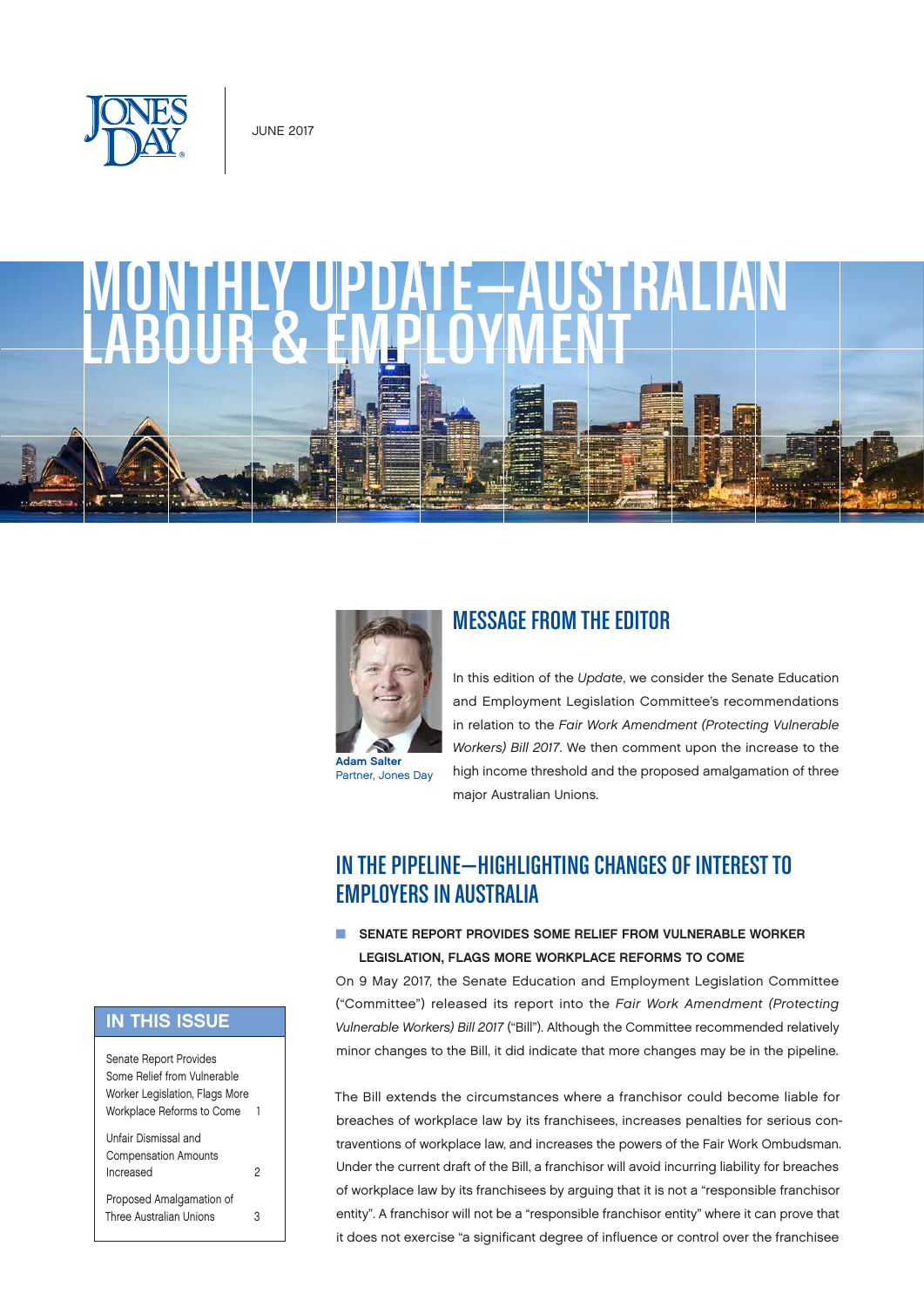<span id="page-1-0"></span>entity's affairs". In addition, a franchisor will avoid incurring liability where it can prove that it was not reasonable for it to have known about the contraventions or prove that it has taken "reasonable steps" to prevent breaches of workplace laws. Further detail regarding the Bill can be found in our [February](http://www.jonesday.com/monthly-updateaustralian-labour--employment-03-20-2017/) *Update*.

In its review, the Committee took the view that the Bill is necessary because "the existing provisions within the *Fair Work Act 2009* are insufficient to effectively deal with situations where vulnerable workers have been deliberately and systematically exploited". But of the four recommendations, two of them provided some relief to employers.

One recommendation was that where the Bill holds franchisors responsible for workplace law breaches if they have control over the "affairs" of the franchisees, "affairs" should be replaced with "workplace terms and conditions". By making this change, the new laws would only apply to franchisors with control over the workplace relations of franchisees, not other areas of control such as over products and supply chains. This would afford protection to franchisors that have substantial control over products and supply chains of their franchisees, but may have no knowledge or control over employees of franchisees. It would also mean that franchise businesses generally, where substantial control and responsibility rests with franchisees, remain viable.

The Committee also recommended that the explanatory memorandum to the Bill be amended to articulate a more measured approach to the use of new investigative powers by the fair work ombudsman. Although many employers who made submissions to the Committee did not have significant problems with the ombudsman's increased powers under the Bill.

The Committee did, however, recommend that the government consider whether any further reforms were required to address exploitation. Specifically, the Committee was faced with submissions suggesting that breaches of workplace law were present in many businesses with fragmented structures outside of franchising. Specifically, the Committee said:

"[T]he committee is also aware of evidence that indicates that other business models and employment structures, such as labour hire and supply chains, harbour a high risk of worker exploitation due to the complex and fragmented nature of the organizational structures and business networks involved".

Labor and Greens senators had additional comments. Those comments were in favour not only of the Bill, but also further reforms. The Labor senators' comments state that "the bill as currently drafted falls well short of addressing the range of ways that workers are exploited". They recommended that the Bill be significantly expanded to cover all kinds of labour hire and supply chain networks to prevent franchise businesses from restructuring their businesses to avoid the consequences of the Bill. They also recommended that the onus of proof in record-keeping failures be reversed, so that an employer must prove that it has kept correct records in relation to payment of employee wages.

The Greens' additional comments went further again. They recommended that the Bill make franchisors primarily liable for franchisee underpayment of employees. Franchisors would then need to recover those amounts from the franchisees later, increasing the risk for franchisors.

The main difference between the main report and the additional comments was that the additional comments pushed for more intervention in the Bill, whereas the main report advocated leaving that intervention to other legislation. Either way, employers should expect these additional measures to make their way to Parliament sooner rather than later. Those measures will have for-reaching implications for franchisors and others in the franchising chain.

#### **N UNFAIR DISMISSAL AND COMPENSATION AMOUNTS** INCREASED

On 1 July 2017, the high income threshold and maximum compensation amounts for unfair dismissal claims were increased. The high income threshold is the maximum annual earnings of an employee before he or she cannot bring a claim for unfair dismissal. This threshold has been increased from \$138,900 for last financial year to \$142,000 in 2017–18. Unfair dismissal claims are an important feature of Australian employment law, and comprise the largest part of the workload of the Fair Work Commission ("Commission"), which receives over 14,000 applications annually.

Also on 1 July 2017, the maximum compensation that can be awarded in an unfair dismissal claim by an employee was increased from \$69,450 to \$71,000; although for employees